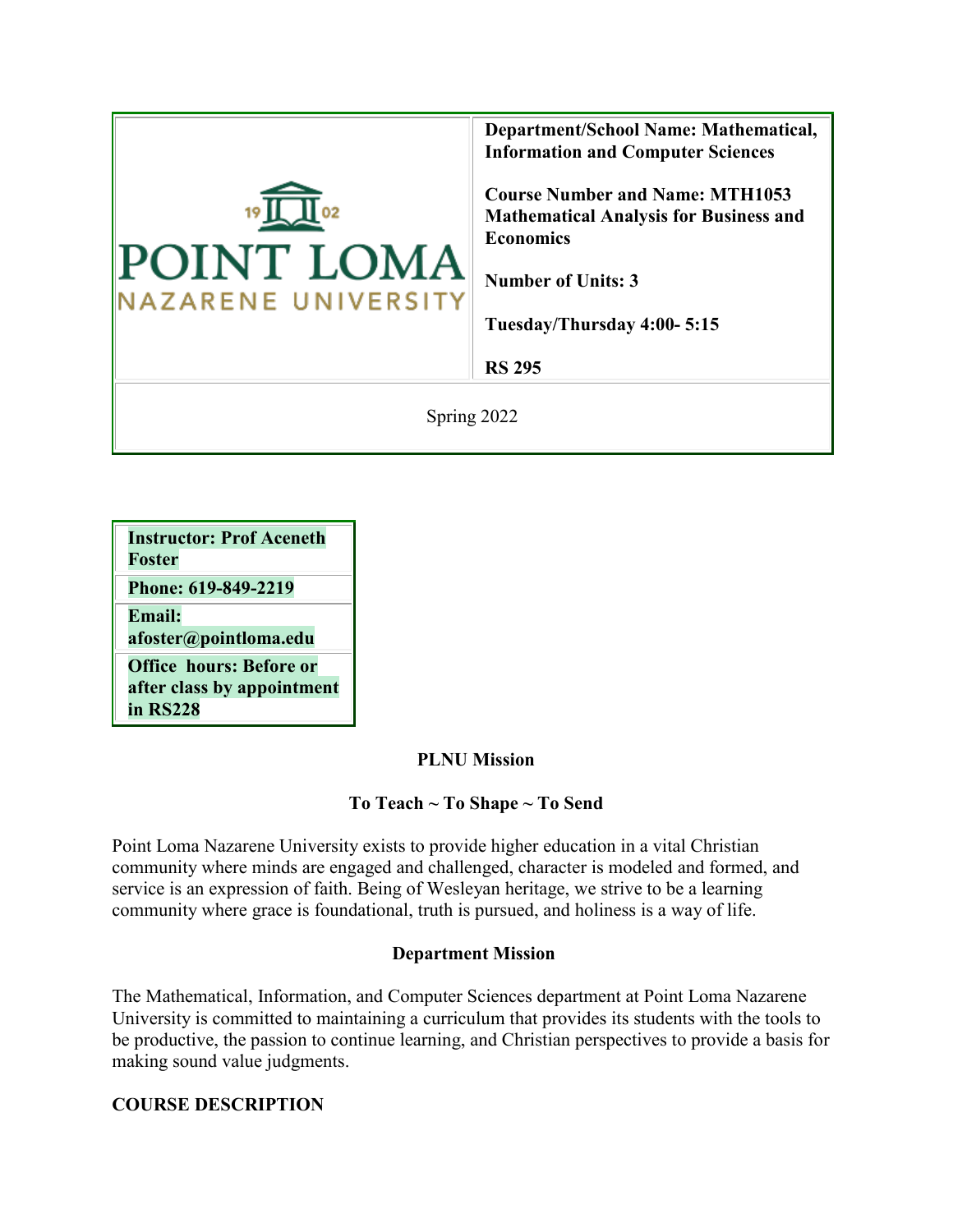MTH 1053 - Mathematical Analysis for Business and Economics (3 Units)

This course focuses on learning and using basic mathematical tools that are fundamental to business applications. Applications of these tools include: supply and demand, optimization, cost-benefit analysis, equilibrium (systems of equations), interest, and loan amortization.

Prerequisite(s): MTH 1013 or equivalent.

## **COURSE LEARNING OUTCOMES**

- 1. Students will develop an ability to use mathematics to analyze supply and demand.
- 2. Students will be able to use mathematics to solve a variety of interest problems.
- 3. Students will develop an ability to use mathematics to solve equilibrium, optimization, and cost-benefit problems

#### **REQUIRED TEXTS AND RECOMMENDED STUDY RESOURCES**

*Introductory Mathematical Analysis for Business, Economics, and the Life and Social Sciences*, 13th Edition

Ernest F. Haeussler, Richard S. Paul, and Richard J. Wood

#### **COURSE CREDIT HOUR INFORMATION**

In the interest of providing sufficient time to accomplish the stated Course Learning Outcomes, this class meets the PLNU credit hour policy for a 3 unit class delivered over fifteen weeks. Specific details about how the class meets the credit hour requirement can be provided upon request. (Based on 37.5 hours of student engagement per credit hour.)

#### **ASSESSMENT AND GRADING**

#### **Graded Components**

- **Homework**: You may work with other people on your homework, but each individual will be responsible for writing up the entire homework assignment and turning it in. The homework is due at the start of class on Thursday.
- **Notes and Videos**: Each section will have videos to watch and you should take notes. Your video notes & problems will be submitted weekly in Canvas. Your video notes & problems are due at 11:59 pm on Monday evening. Up to a maximum of one set will be accepted up to 3 days late provided that consent is received from the professor before it is due. Video notes & problems that are submitted late without prior consent will be recorded with a score of zero.
- **Examinations and the Final Examination**. Examinations and the Final Examination will include problems and questions over material assigned in the text, readings and handouts, as well as material presented in class. No examination shall be missed without prior consent or a well-documented emergency beyond your control. A score of zero will be assigned for an examination that is missed without prior consent or a well-documented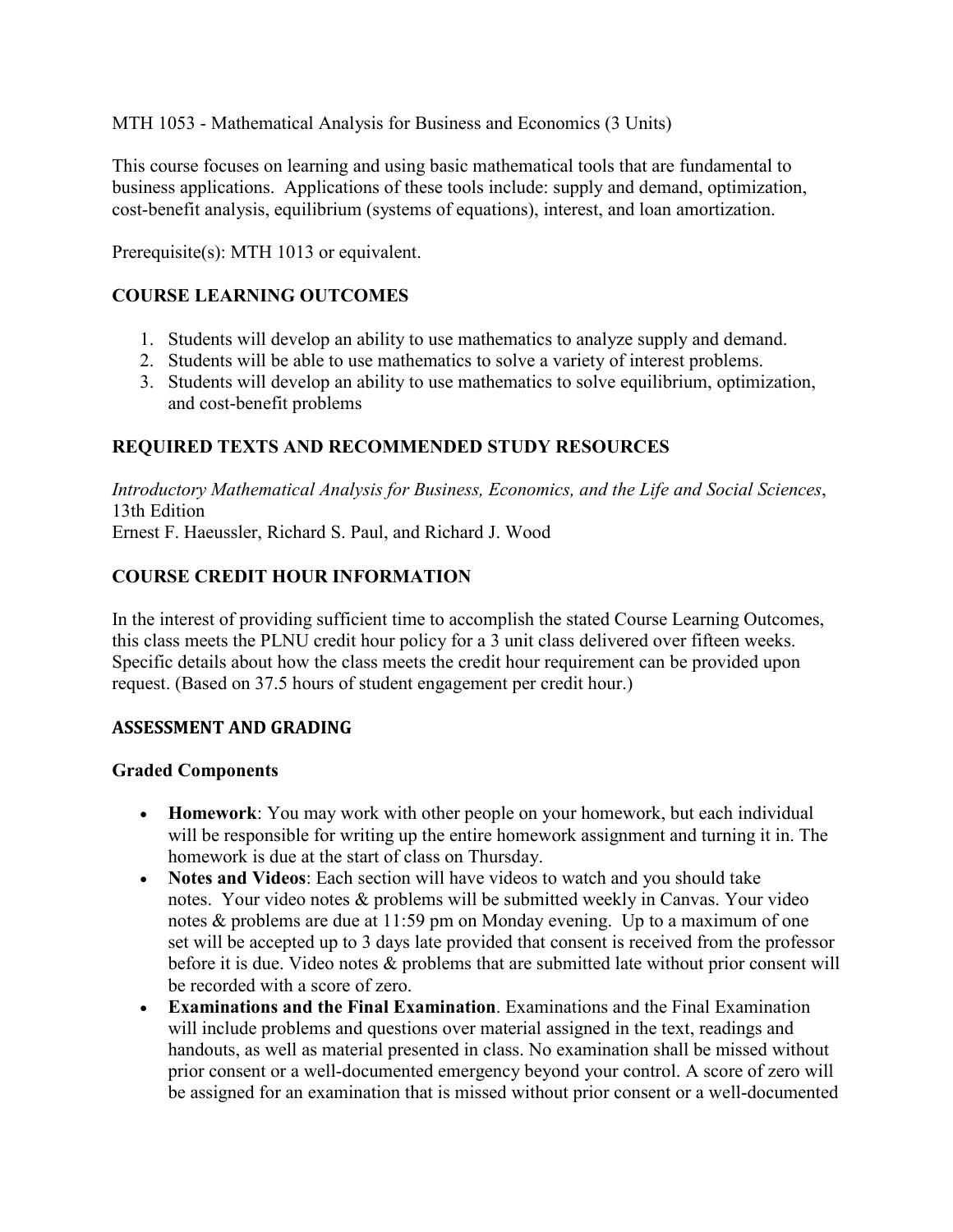emergency beyond your control. The final exam date and time is set by the university at the beginning of the semester and may not be changed by the instructor. This schedule can be found on the university website and in the course calendar. No requests for early examinations will be approved. Only in the case that a student is required to take three exams during the same day of finals week, is an instructor authorized to consider changing the exam date and time for that particular student.

- **Late work will not be accepted** without prior consent or a well-documented emergency. Up to a maximum of one homework assignment will be accepted up to 3 days late provided that consent is received from the professor before it is due. Homework assignments that are submitted late without prior consent will be recorded with a score of zero. If more than half of the homework assignments are submitted on time, then the lowest homework score will be dropped from the calculations of the homework grade.
- The examination schedule is included in the daily schedule. This instructor does not intend to accept excuses such as poor communication with parents, benefactors, surf team sponsors and/or travel agents.

| <b>Grading Distribution</b>       | Percent |
|-----------------------------------|---------|
| Two Examinations at 17.5% each 35 |         |
| Final Exam                        | 30      |
| Video Notes and Problems          | 10      |
| Homework                          | 25      |
| Total                             | 100     |

### **Grading Scale**

Grades are based on the number of points accumulated throughout the course with the following exception. A student must pass at least one of Exam 1, Exam 2, or the Final Exam in order to pass the class. That is, a score of 60% must be achieved on one of the Exams, or else the final grade will be an F regardless of all other point totals. Approximate minimal percentages required to obtain a given grade are:

| <b>Standard Grade Scale Based on Percentages</b> |              |             |                 |                        |          |
|--------------------------------------------------|--------------|-------------|-----------------|------------------------|----------|
|                                                  |              |             |                 |                        |          |
|                                                  |              | $87.5 - 90$ | 77.5-80         | 67.5-70                |          |
|                                                  | $92.5 - 100$ | 82.5-87.5   | $ 72.5 - 77.5 $ | $\parallel$ 62.5 -67.5 | $0 - 60$ |
|                                                  | 90-92.5      | 80-82.5     | 70-72.5         | 60-62.5                |          |

### **STATE AUTHORIZATION**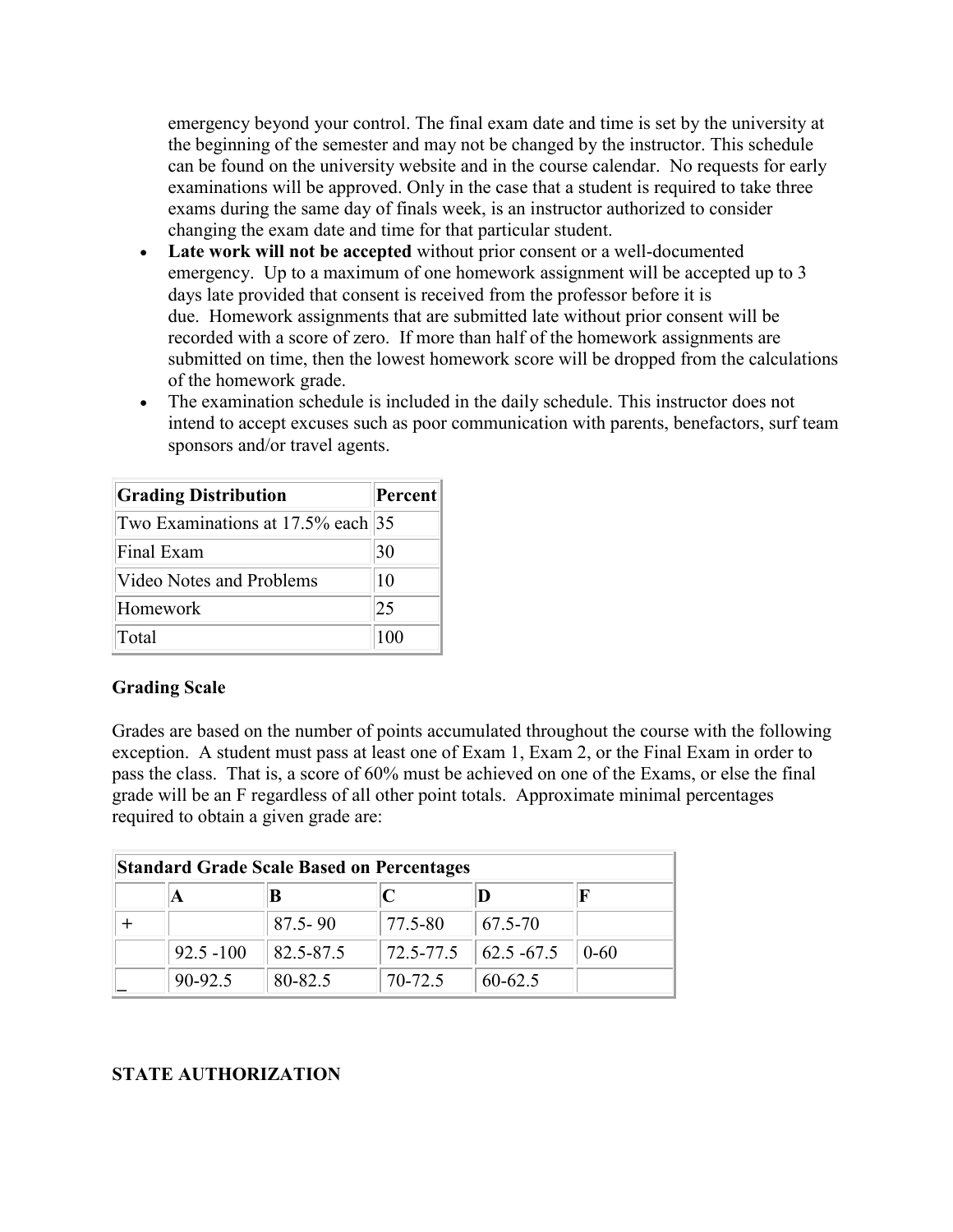State authorization is a formal determination by a state that Point Loma Nazarene University is approved to conduct activities regulated by that state. In certain states outside California, Point Loma Nazarene University is not authorized to enroll online (distance education) students. If a student moves to another state after admission to the program and/or enrollment in an online course, continuation within the program and/or course will depend on whether Point Loma Nazarene University is authorized to offer distance education courses in that state. It is the student's responsibility to notify the institution of any change in his or her physical location. Refer to the map on [State Authorization](https://www.pointloma.edu/offices/office-institutional-effectiveness-research/disclosures) to view which states allow online (distance education) outside of California.

## **INCOMPLETES AND LATE ASSIGNMENTS**

All assignments are to be submitted/turned in by the beginning of the class session when they are due—including assignments posted in Canvas. Incompletes will only be assigned in extremely unusual circumstances.

### **CLASS ENROLLMENT**

It is the student's responsibility to maintain his/her class schedule. Should the need arise to drop this course (personal emergencies, poor performance, etc.), the student has the responsibility to follow through (provided the drop date meets the stated calendar deadline established by the university), not the instructor. Simply ceasing to attend this course or failing to follow through to arrange for a change of registration (drop/add) may easily result in a grade of F on the official transcript.

# **PLNU COPYRIGHT POLICY**

Point Loma Nazarene University, as a non-profit educational institution, is entitled by law to use materials protected by the US Copyright Act for classroom education. Any use of those materials outside the class may violate the law.

# **PLNU ACADEMIC HONESTY POLICY**

Students should demonstrate academic honesty by doing original work and by giving appropriate credit to the ideas of others. Academic dishonesty is the act of presenting information, ideas, and/or concepts as one's own when in reality they are the results of another person's creativity and effort. A faculty member who believes a situation involving academic dishonesty has been detected may assign a failing grade for that assignment or examination, or, depending on the seriousness of the offense, for the course. Faculty should follow and students may appeal using the procedure in the university Catalog. See [Academic Policies](http://catalog.pointloma.edu/content.php?catoid=18&navoid=1278) for definitions of kinds of academic dishonesty and for further policy information.

# **PLNU ACADEMIC ACCOMMODATIONS POLICY**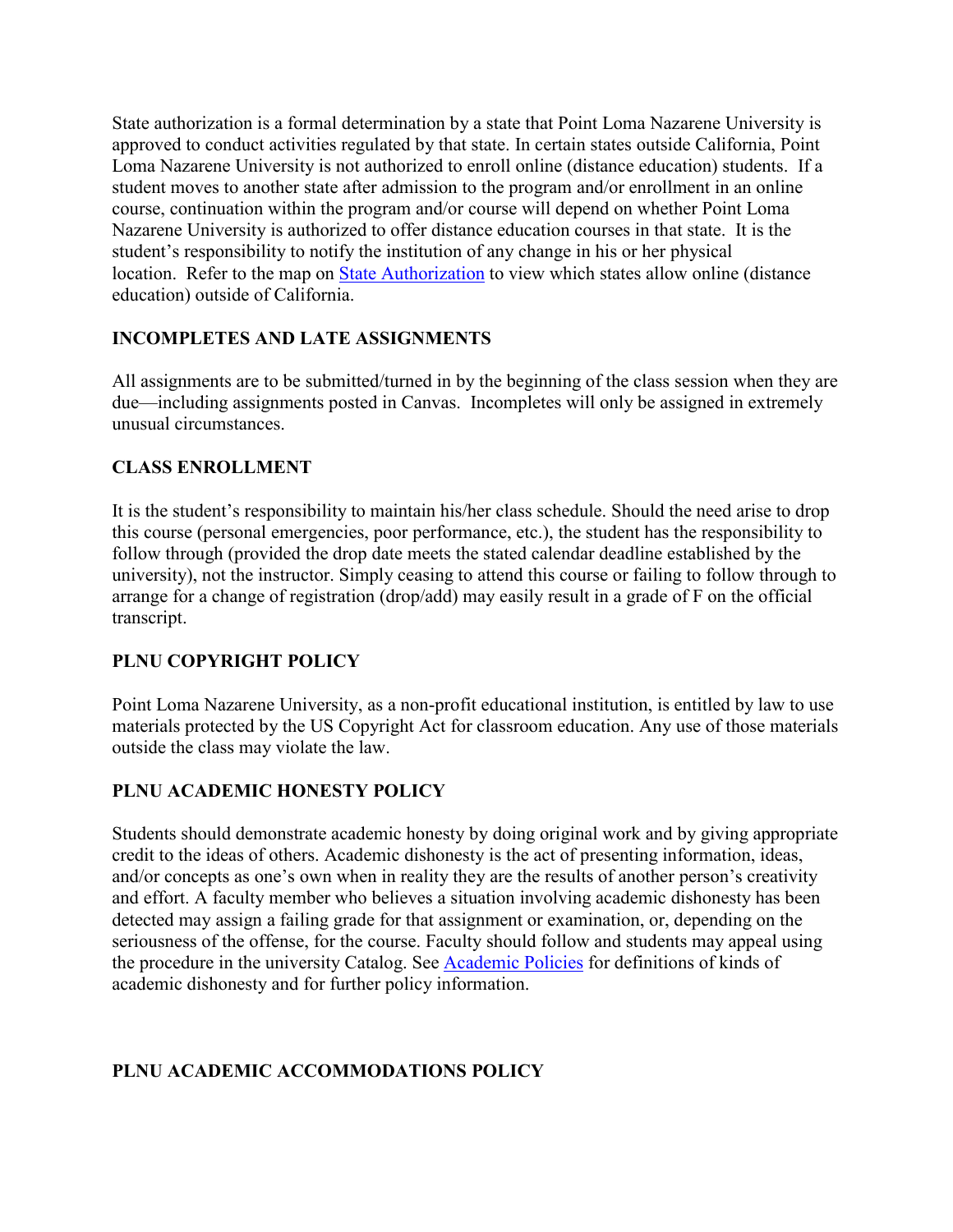PLNU is committed to providing equal opportunity for participation in all its programs, services, and activities. Students with disabilities may request course-related accommodations by contacting the Educational Access Center (EAC), located in the Bond Academic Center [\(EAC@pointloma.edu](https://mail.google.com/mail/?view=cm&fs=1&tf=1&to=EAC@pointloma.edu) or 619-849-2486). Once a student's eligibility for an accommodation has been determined, the EAC will issue an academic accommodation plan ("AP") to all faculty who teach courses in which the student is enrolled each semester.

PLNU highly recommends that students speak with their professors during the first two weeks of each semester/term about the implementation of their AP in that particular course and/or if they do not wish to utilize some or all of the elements of their AP in that course.

Students who need accommodations for a disability should contact the EAC as early as possible (i.e., ideally before the beginning of the semester) to assure appropriate accommodations can be provided. It is the student's responsibility to make the first contact with the EAC.

## **PLNU ATTENDANCE AND PARTICIPATION POLICY**

Attendance is expected at each class session. In the event of an absence you are responsible for the material covered in class and the assignments given that day.

Regular and punctual attendance at all classes is considered essential to optimum academic achievement. If the student is absent from more than 10 percent of class meetings, the faculty member can file a written report which may result in de-enrollment. If the absences exceed 20 percent, the student may be de-enrolled without notice until the university drop date or, after that date, receive the appropriate grade for their work and participation. See [Academic Policies](http://catalog.pointloma.edu/content.php?catoid=18&navoid=1278) for further information about class attendance.

# **FINAL EXAM**

The final exam date and time is set by the university at the beginning of the semester and may not be changed by the instructor. This schedule can be found on the university website and in th course calendar. No requests for early examinations will be approved. Only in the case that a student is required to take three exams during the same day of finals week, is an instructor authorized to consider changing the exam date and time for that particular student.

### **SPIRITUAL CARE**

Please be aware PLNU strives to be a place where you grow as whole persons. To this end, we provide resources for our students to encounter God and grow in their Christian faith. If students have questions, a desire to meet with the chaplain or have prayer requests you can contact the [Office of Spiritual Development](https://www.pointloma.edu/offices/spiritual-development)